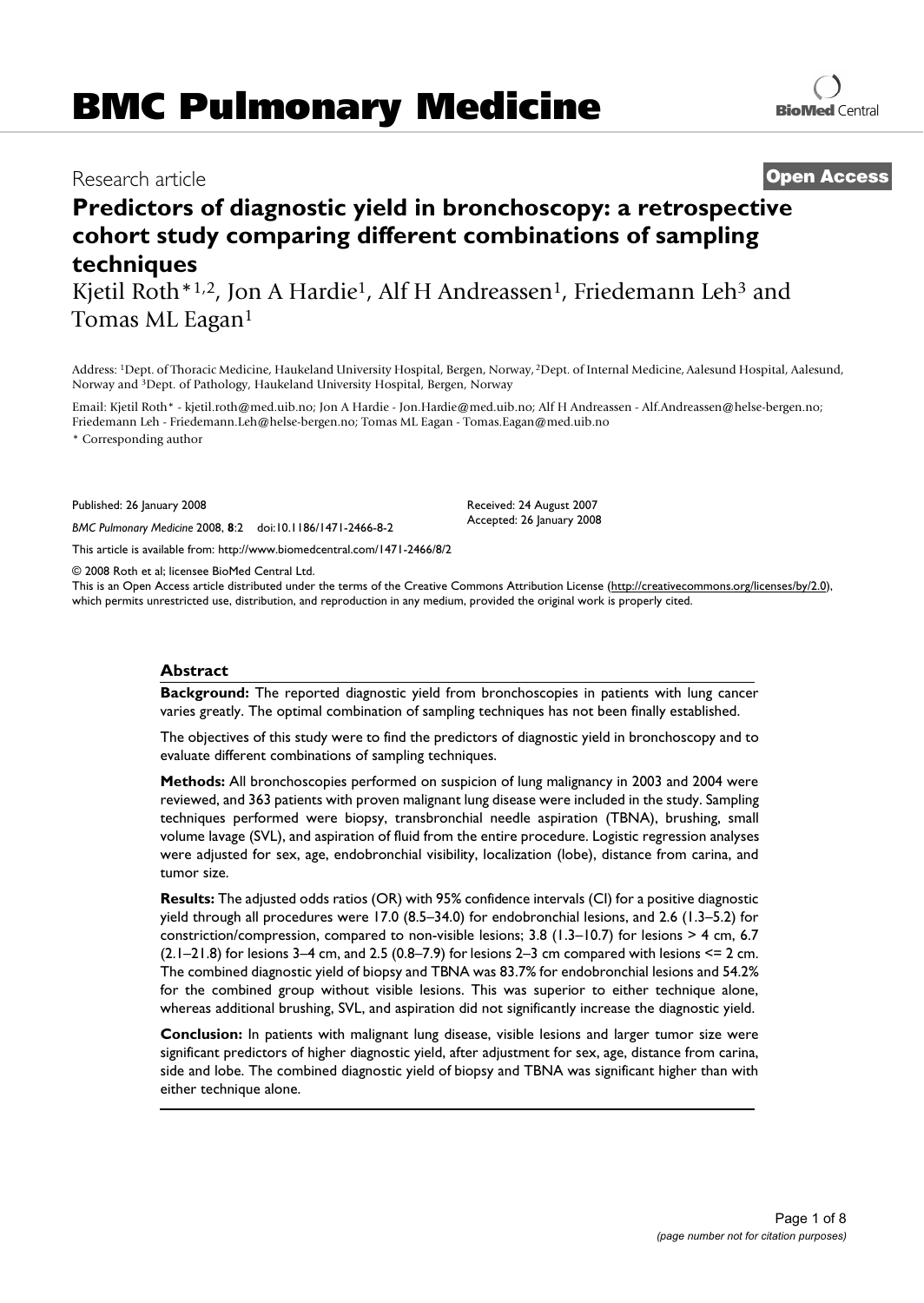### **Background**

The incidence of lung cancer in Norway increased from 21.1/100 000 person years in 1967–1971 to 36.1/100 000 in 2000–2004 for men and from 4.5/100 000 to 21.1/100 000 for women [1]. Bronchoscopy is the main diagnostic procedure in patients with endoscopic visible lesions. British Thoracic Society (BTS) guidelines from 2001 recommend biopsies, brushings, and washings for sampling from visible lesions. The diagnostic yield for visible lesions should be at least 80% [2]. Transbronchial needle aspiration (TBNA) was not included in the recommendation, and the optimal combination of sampling techniques in peripheral lesions was not settled [2].

Computer tomography (CT) guided sampling techniques have a diagnostic yield of approximately 90% in peripheral lung cancer [3], with the disadvantage of a high incidence of pneumothorax [4]. Previous studies of bronchoscopy in peripheral lesions have shown a great variability in the diagnostic yield, with sensitivity for cancer between 20% and 86% [5-9]. The reported predictors of positive samples have been size [6,9-16], location [10,13,14,17], visible lesion, compression or constriction [12,18,19], CT bronchus sign [13,17,20], fuzzy or sharp border [11], the use of a C-arm fluoroscope [8,21], and sampling technique [11,14,15,18,22-29]. Many studies were based on bronchoscopies performed by selected investigators in highly specialized centres [5,8,10,18].

The great variability in the previous studies makes it difficult to know if the real life situation in a clinical practice is comparable with the reported results. The choice of sampling techniques is often left to the physician who performs the bronchoscopy, and it is not known if a standardised approach gives better results.

The aims of this study were to evaluate the sensitivity of bronchoscopy for detecting malignant disease in clinical practice, identify predictors of a high diagnostic yield, and to evaluate different pairs of sampling techniques.

### **Methods**

All 1438 bronchoscopies performed between January 2003 and December 2004 at Haukeland University Hospital, Bergen, Norway, were retrospectively reviewed. All procedures where the indication for bronchoscopy was to obtain samples from a lesion suspicious of malignancy and where the final diagnosis obtained through all possible methods was malignant lung disease were eligible for inclusion in the study. If a patient had repeated bronchoscopies, only the first bronchoscopy was included.

Of 493 patients with a lesion suspicious of malignancy, 367 patients were investigated with bronchoscopy of later proven malignant disease. Three patients were excluded because no samplings had been performed during bronchoscopy, and one patient was excluded because it was not possible to perform the bronchoscopy. Thus, 363 patients were included in the study sample.

Twenty three medical doctors; nine pulmonologists and fourteen trainees (pulmonary residents and fellows) performed the bronchoscopies. The investigations were performed with Olympus BF 1T 160 bronchoscopes, using Boston "Radial Jaw3" for biopsies, Boston 21 Gauche "Stifcor" transbronchial aspiration needle for TBNA, and Boston "Cellebrity" for brushings. TBNA was taken directly from endobronchial lesions, under visual control from constriction and compression, and blind or under fluoroscopic guidance from peripheral lesions. The procedures were performed transorally without an endotracheal tube. Patients were semi-sedated with pethidine hydrochloride 25–75 mg or midazolam 2.5–5 mg. Biopsies and small volume lavage (SVL), a bronchial washing with 10–20 ml saline were fixated in formalin. TBNA and brushings were alcohol fixed on a glass slide. In addition, aspiration from the whole bronchoscopy was collected and a sample of 10–20 ml was fixated in formalin.

Two of the authors (KR and TME) registered endobronchial visibility and indications for bronchoscopy based on a review of the bronchoscopy reports. Endobronchial visibility was categorized into 1) *visible lesion*, 2) *constriction, compression or suspected submucosal changes*, or 3) *non-visible lesion*. The largest size of the lesion was measured from the CT scan in all but five cases, in which size was estimated from the chest radiograph. The distance from carina to the lesion was measured on a posterior-anterior chest radiograph or on a reconstruction from the CT scan. In 40 cases the distance from carina was impossible to measure. The localization (side and lobe) of the lesion was registered from the CT scan. In cases of multiple lesions, the sampled lesions were registered. The cases were categorized as indeterminate when it was impossible to decide which lesion that had been sampled.

Malignant lung disease was defined as positive histological or cytological results or certain malignant disease after clinical follow up. The Department of Pathology provided a computer-based search in the registry of systemized nomenclature of medicine (SNOMED) codes from all bronchoscopies, ultrasound guided transthoracic needle aspirations, CT guided samplings, and operations. Cells suspicious of malignancy usually lead to further investigations and were not included in the definition of positive diagnostic yield. The diagnostic yield in this study was defined as sensitivity for cancer. The gold standard was defined as histological proven malignant disease or clinical malignant disease during follow up. Three sources of information were used to avoid exclusion of patients with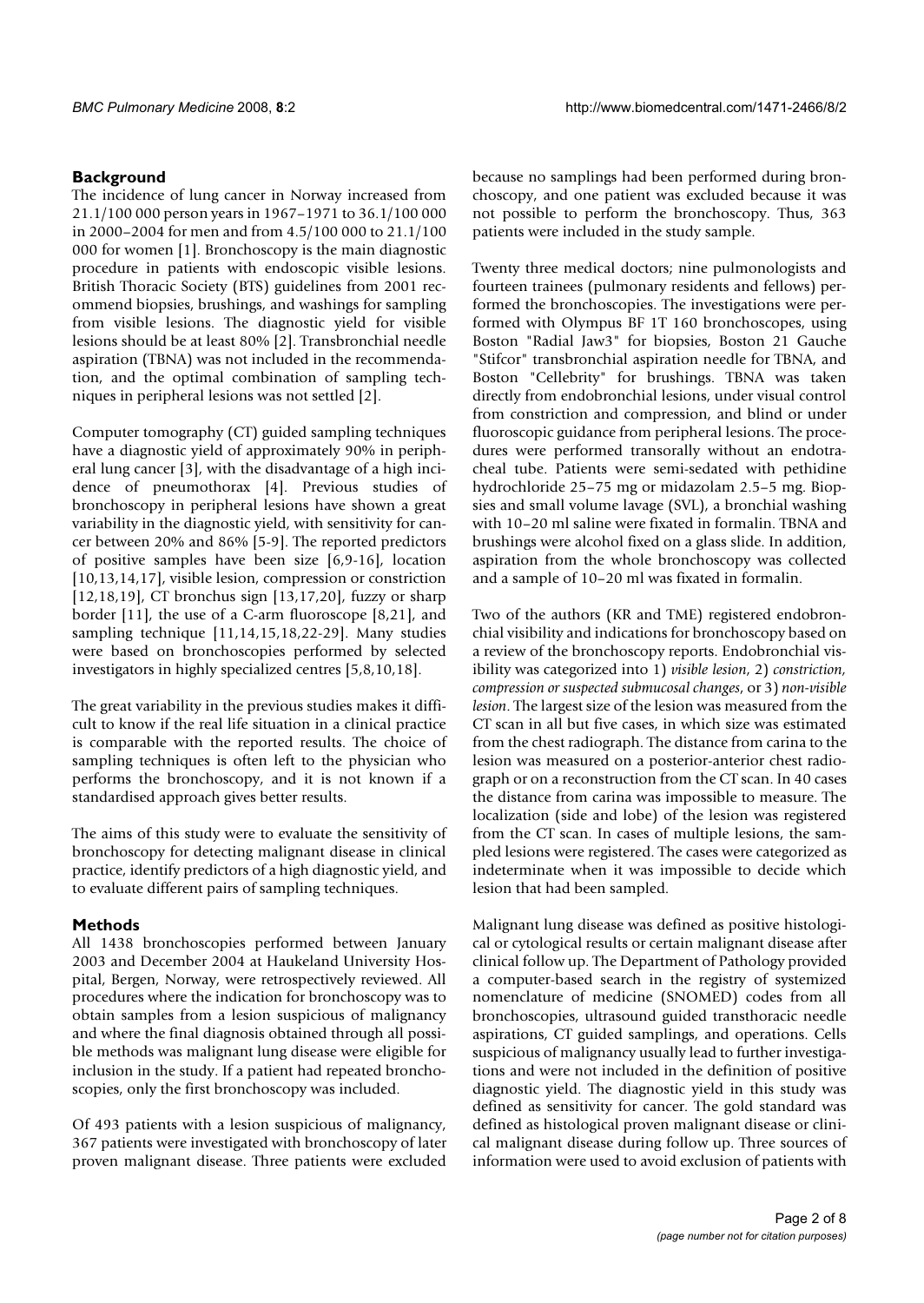later proven malignant disease: 1) A computer based search through patient journals for a later malignant diagnosis. 2) A review of the journals of all patients who died before November 2005. 3) Follow up until November 2005 of all patients discharged with a diagnosis of an uncertain pulmonary lesion.

The statistical analyses were performed in SPSS, using Chi square tests for univariate analyses, multivariate logistic regression to estimate the odds ratios and adjust for confounding, and McNemar's test to compare different sampling techniques. The Regional Norwegian Ethical Committee and the Norwegian Social Science Data Service approved the study.

#### **Results**

The baseline characteristics of the patients are displayed in Table 1. The first bronchoscopy provided a conclusive diagnosis of malignant disease in 161 of the 363 patients (44%). Two patients had cytological specimens suspi-

#### **Table 1: Baseline characteristics of 363 cases**

|                                                | n               | %    |
|------------------------------------------------|-----------------|------|
| Sex                                            |                 |      |
| Male                                           | 221             | 60.9 |
| Female                                         | 142             | 39.1 |
| Age (years)                                    |                 |      |
| < 59                                           | 87              | 24.0 |
| $59 - 67$                                      | 97              | 25.3 |
| 68-74                                          | 90              | 24.8 |
| > 74                                           | 94              | 25.9 |
| $Size*$                                        |                 |      |
| $\leq$ 2 cm                                    | 41              | 11.3 |
| $2-3$ cm                                       | 62              | 17.1 |
| $3-4$ cm                                       | 53              | 14.6 |
| > 4 cm                                         | 207             | 57.0 |
| Distance from carina#                          |                 |      |
| $<$ = 5 cm                                     | 144             | 39.7 |
| > 5 cm                                         | 179             | 49.3 |
| Indeterminate                                  | 40              | 11.0 |
| Endobronchial visibility                       |                 |      |
| Non visible lesion                             | 132             | 36.4 |
| Constriction, compression or submucosal lesion | 90              | 24.8 |
| Visible lesion                                 | 4               | 38.8 |
| Localization                                   |                 |      |
| Left upper lobe without lingula                | 75              | 20.7 |
| Left lingula                                   | $\overline{10}$ | 2.8  |
| Left lower lobe                                | 53              | 14.6 |
| Right upper lobe                               | 88              | 24.2 |
| Right middle lobe                              | 19              | 5.2  |
| Right lower lobe                               | 73              | 20.1 |
| Mediastinum                                    | 30              | 8.3  |
| Indeterminate                                  | 15              | 4.1  |
|                                                |                 |      |

\*Size was measured on axial Ct thorax, only chest radiograph available in 5 cases.

#Distance from carina is measured as the distance from carina to the lesion on the chest radiograph, front projection.

cious of cancer in the first bronchoscopy, with no other sampling techniques to confirm the diagnosis. Almost 40% of the patients diagnosed with cancer these two years were women.

The final diagnostic method and pathological classification is shown in Table 2. Transthoracic sampling techniques provided the diagnosis in 105/363 patients. Of the transthoracic samples, 87 were obtained by CT guided sampling, 12 by ultrasound guided sampling, two were pleural biopsies, and four were pleural effusions (Table 2).

Table 3 presents the diagnostic yield of the different bronchoscopic sampling techniques. The sampling techniques performed were biopsy (201/363), TBNA (191/363), brushing (187/363), SVL (72/363), and aspiration of fluid from the entire procedure (356/363). Biopsy consistently gave the highest diagnostic yield with the possible exception in the case of lesions smaller than 2 cm. In univariate analyses endobronchial visibility, tumor size, and distance from carina were predictors of a higher diagnostic yield (Table 3). The overall sensitivity for cancer increased from 16.7% in non-visible lesions, to 34.4% for compression, constriction or submucosal disease, and further to 76.6% in visible lesions ( $\chi^2$ : p < 0.001).

In non visible lesions the diagnostic yield using a C-arm fluoroscope was 17/48 (35.4%) compared to 4/83 (4.8%)

**Table 2: The diagnostic method and final diagnosis of 363 cases with malignant lung disease.**

|                                                  | n               | %    |
|--------------------------------------------------|-----------------|------|
| Final diagnostic method                          |                 |      |
| First bronchoscopy*                              | 163             | 44.9 |
| Repeated bronchoscopy                            | 28              | 7.7  |
| Transthoracic sampling                           | 105             | 28.9 |
| Mediastinoscopy                                  | $\mathbf{c}$    | 0.6  |
| Operation, autopsy and open lung biopsy          | Н               | 3.0  |
| Sampling from other organs than the lung         | 15              | 4.1  |
| Clinical diagnosis of cancer                     | 17              | 4.7  |
| Malignant diagnosis obtained before bronchoscopy | 22              | 6.1  |
| Pathology                                        |                 |      |
| Small cell lung cancer                           | 53              | 14.6 |
| Adenocarcinoma                                   | 100             | 27.5 |
| Squamous cell carcinoma                          | 66              | 18.2 |
| Large cell carcinoma                             | 10              | 2.8  |
| Non classifiable non small cell lung cancer.     | 82              | 22.6 |
| Metastasis to the lung                           | 21              | 5.8  |
| Other cancer in the lung#                        | $\overline{14}$ | 3.9  |
| Only clinical diagnosis                          | 17              | 4.7  |

\* 2 patients diagnosed with uncertain pathology.

#Other cancer in the lung: Carcinoid tumor:6, Lymphoma:5,

Mesothelioma: 2

Neuroendocrine tumor:1.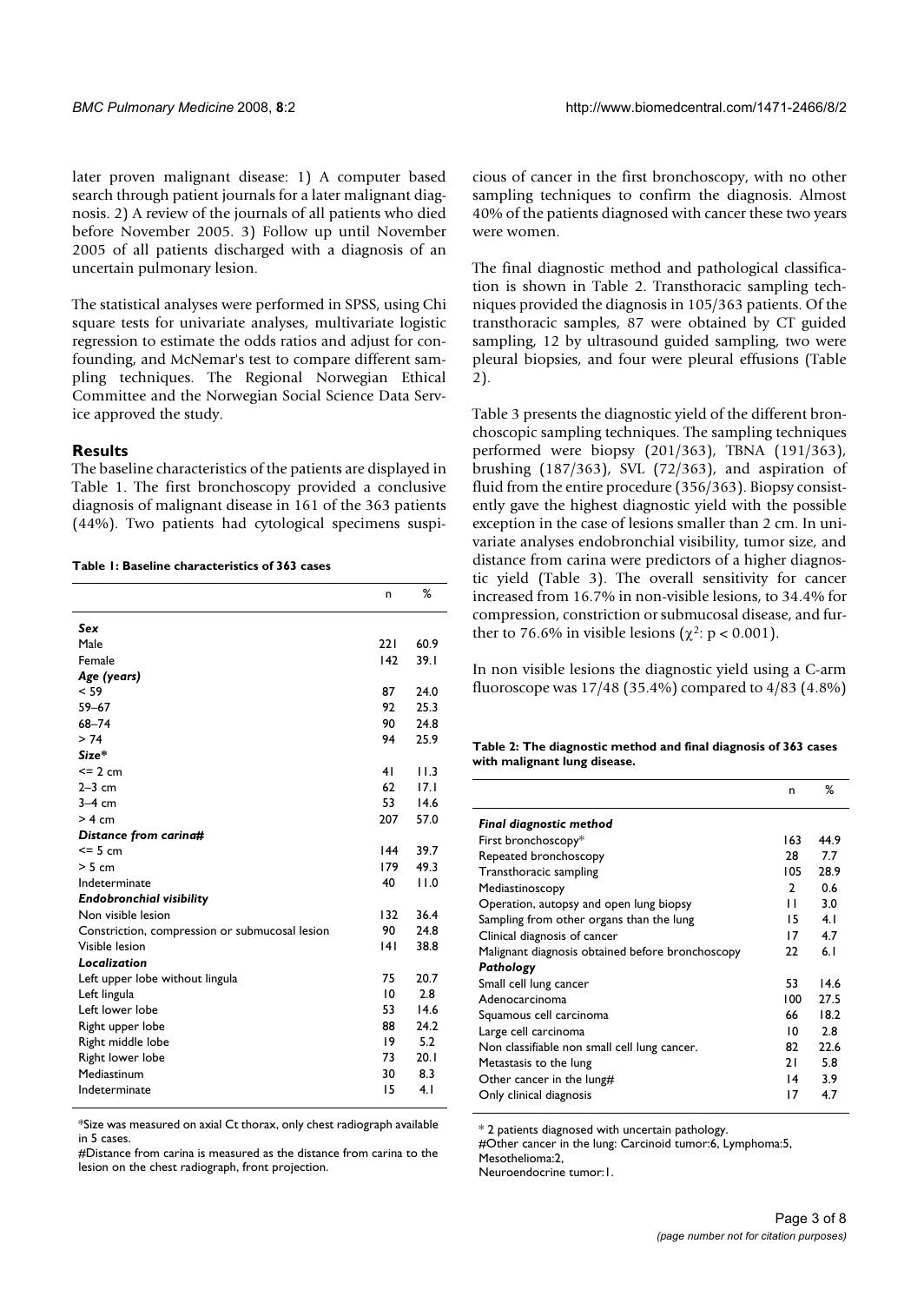|                                 | Biopsy ( $n = 201$ ) | TBNA $(n = 191)$ | Brushing ( $n = 187$ ) | SVL $(n = 72)$ | Aspiration ( $n = 356$ ) | All $(n = 363)$ |
|---------------------------------|----------------------|------------------|------------------------|----------------|--------------------------|-----------------|
| Overall diagnostic yield        | 122/201 (60.7)       | 78/191 (40.8)    | 43/187 (23.0)          | 5/72(6.9)      | 29/356 (8.1)             | 161/363(44.4)   |
| <b>Endobronchial visibility</b> | abc                  | $*$              | skoje                  |                | slok:                    | sjoje           |
| Non visible lesion              | 9/36(25.0)           | 4/21(19.0)       | 13/68(16.0)            | 3/46(6.5)      | 5/130(3.8)               | 22/132 (16.7)   |
| Constriction/compression        | 22/48 (45.8)         | 17/69(24.6)      | $5/49$ (10.2)          | 1/11(9.1)      | 2/88(2.3)                | 31/90 (34.4)    |
| Visible lesion                  | 91/117(77.8)         | 57/101 (56.4)    | 25/57 (43.9)           | 1/15(6.7)      | 22/138 (15.9)            | 108/141 (76.6)  |
| <b>Tumor size</b>               | *                    |                  |                        |                |                          | :k              |
| $= 2$ cm                        | 3/13(23.1)           | 4/16(25.0)       | 2/19(10.5)             | 0/13(0.0)      | 2/41(4.9)                | $7/4$ (17.1)    |
| $> 2$ cm and $\leq 3$ cm        | 15/24(62.5)          | 6/18(25.0)       | $4/35$ (11.4)          | 0/19(0.0)      | 6/59(10.2)               | 20/62 (32.3)    |
| $>$ 3 cm and $\leq$ 4 cm        | 19/35(54.3)          | 12/24(50.0)      | $8/3$ (25.8)           | 1/13(7.7)      | 4/51(7.8)                | 25/53 (47.2)    |
| $> 4$ cm                        | 85/129 (65.9)        | 56/127 (44.1)    | 29/102 (28.4)          | $4/27$ (14.8)  | 17/205(8.3)              | 109/207 (52.7)  |
| Distance to carina              | *                    |                  | $*$                    |                |                          | *               |
| $<= 5 cm$                       | 59/86 (68.6)         | 40/93 (43.0)     | 23/68 (33.8)           | 0/12(0.0)      | 13/142(9.2)              | 78/144 (54.2)   |
| $> 5$ cm                        | 44/88 (50.0)         | 26/74(35.1)      | 17/102(16.7)           | 3/52(5.8)      | 12/165(6.8)              | 62/179 (34.6)   |
| Indeterminate                   | 19/27 (70.4)         | 12/24(50.0)      | 3/17(17.6)             | 2/8(25.0)      | 4/37(10.8)               | 21/40 (52.5)    |
| Side                            |                      |                  |                        |                |                          |                 |
| Left                            | 49/80 (61.3)         | 26/75 (34.7)     | 20/80 (25.0)           | $4/27$ (14.8)  | 14/147(9.5)              | 62/151(41.1)    |
| Right                           | 68/115 (59.1)        | 46/106 (43.4)    | 22/103 (21.4)          | 1/42(2.4)      | 14/195(7.2)              | 92/198 (46.5)   |
| Indeterminate                   | $5/6$ (83.3)         | 6/10(60.0)       | 1/4(25.0)              | $0/3$ (0.0)    | 1/14(7.1)                | 7/14(50.0)      |
| Lobe                            |                      |                  |                        |                |                          |                 |
| Upper lobe without lingula      | 47/92 (51.1)         | 29/91 (31.9)     | 20/92 (21.7)           | $3/27$ (11.1)  | 15/162(9.3)              | 68/164 (41.5)   |
| Middle lobe/lingula             | 8/13(61.5)           | 6/14(42.9)       | 6/18(33.3)             | 0/9(0.0)       | 0/27(0.0)                | 11/29(37.9)     |
| Lower lobe                      | 50/74 (67.6)         | 29/58 (50.0)     | 13/60(21.7)            | 2/30(6.7)      | 11/124(8.9)              | 61/127(48.0)    |
| Mediastinum                     | 8/11(72.7)           | 7/18(38.9)       | $2/13$ (15.4)          | 0/5(0.0)       | 0/30(0.0)                | 12/30 (40.0)    |
| Indeterminate                   | 9/11(81.8)           | 7/10(70)         | $2/4$ (50.0)           | $0/1$ (0.0)    | 3/13(23.1)               | 9/13(69.2)      |

#### **Table 3: Diagnostic yield of different sampling techniques**

 $*_{p}$  < 0.05.  $*_{p}$  < 0.001

Data are presented as number of positive samples/all samples (%). Statistical analysis:  $\chi^2$ .

TBNA = Transbronchial needle aspiration. SVL = Small volume lavage.

without a C-arm fluoroscope ( $\chi^2$ : p < 0.001), data not shown in Table 3.

Table 4 presents predictors of diagnostic yield for each sampling technique in a multivariate analysis after adjustment for age, sex, lobe, endobronchial visibility, size and distance from carina. The adjusted odds ratio (OR) for a positive diagnostic result, was 2.6 (1.3–5.2) for constriction, compression or suspected submucosal changes and 17.0 (8.5–34.0) for visible lesions, compared to non visible lesions. Endobronchial visibility was a significant predictor for a higher diagnostic yield in all sampling techniques. Larger tumor size predicted an overall higher diagnostic yield, but was statistically significant only for

| Table 4: Predictors of a higher diagnostic yield. Odds ratio (95%CI) in multivariate analysis. |  |  |
|------------------------------------------------------------------------------------------------|--|--|
|                                                                                                |  |  |

|                                 | Biopsy ( $n = 201$ ) | TBNA $(n = 191)$  | Brushing ( $n = 187$ )            | Aspiration ( $n = 356$ ) | All $(n = 363)$    |
|---------------------------------|----------------------|-------------------|-----------------------------------|--------------------------|--------------------|
| <b>Endobronchial visibility</b> | :k                   | skok              | $\frac{d\mathbf{x}}{d\mathbf{x}}$ | sick.                    | abc                |
| Non-visible lesion              |                      |                   |                                   |                          |                    |
| Compression/constriction        | $2.4(0.8 - 7.0)$     | $1.2(0.3-4.4)$    | $0.4(0.1 - 1.5)$                  | $0.8(0.1-4.6)$           | $2.6$ (1.3–5.2)    |
| Visible lesion                  | $10.8(3.8 - 30.7)$   | $5.0$ (1.4–17.5)  | $3.1$ (1.1–8.3)                   | $6.4$ (1.9-20.9)         | $17.0(8.5 - 34.0)$ |
| Tumor size                      | 水                    |                   |                                   |                          |                    |
| $\leq$ 2 cm                     |                      |                   |                                   |                          |                    |
| $2-3$ cm                        | $7.9(1.4-45.1)$      | $0.8(0.2 - 4.0)$  | $1.1(0.2 - 7.3)$                  | $2.2(0.4-12.7)$          | $2.5(0.8-7.9)$     |
| $3-4$ cm                        | $9.4(1.7-52.2)$      | $3.1(0.6 - 15.3)$ | $2.8(0.5 - 17.0)$                 | $2.1(0.3-13.6)$          | $6.7(2.1 - 21.8)$  |
| $> 4 \text{ cm}$                | $6.7(1.5-30.6)$      | $2.0(0.5 - 7.6)$  | $2.0(0.4-10.9)$                   | $1.0(0.2 - 5.4)$         | $3.8$ (1.3-10.7)   |

Odds ratio adjusted for age, sex, lobe and distance from carina. TBNA = Transbronchial needle aspiration.

\* Likelihood ratio:  $p < 0.05$ . \*\* Likelihood ratio:  $p < 0.001$ .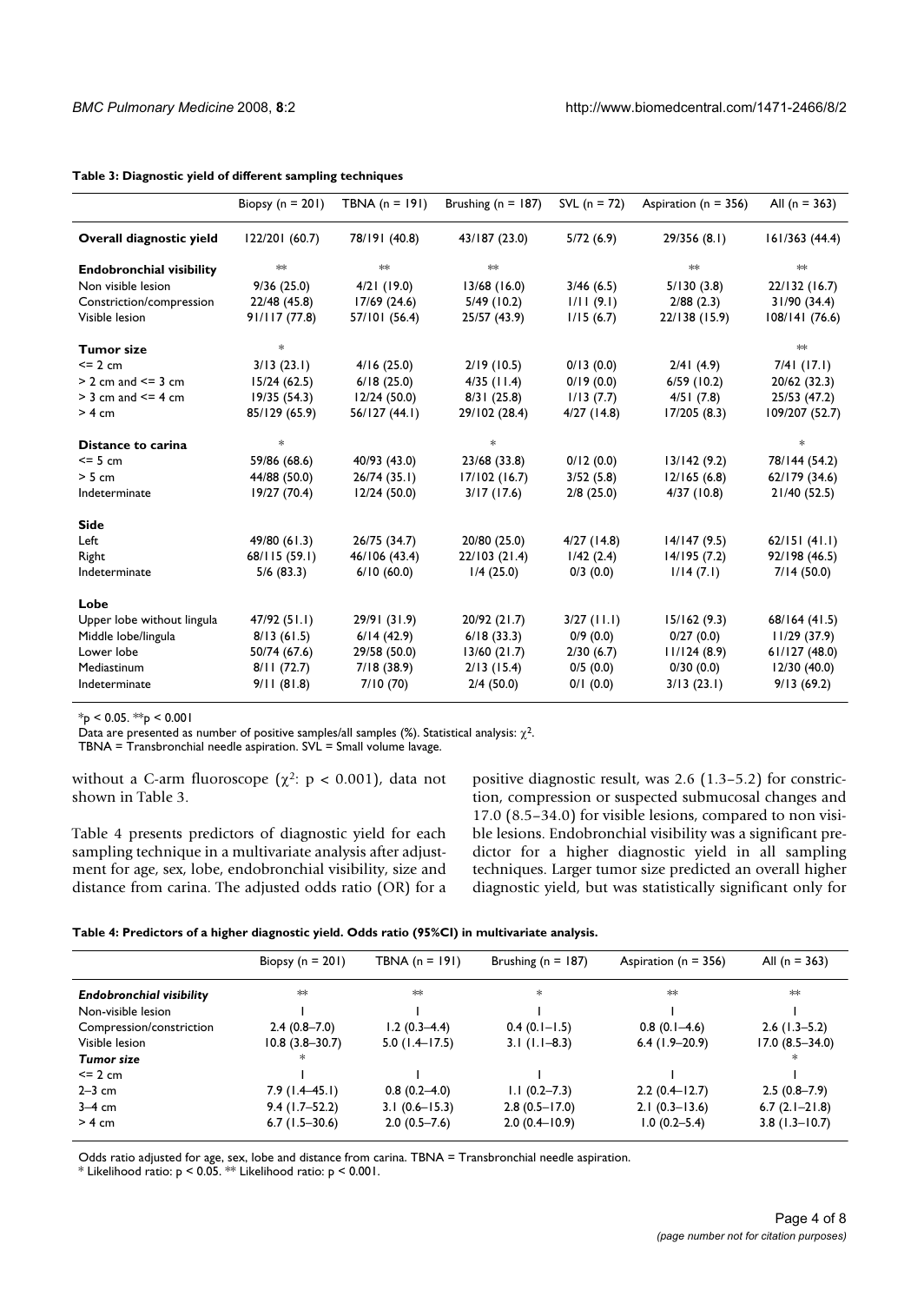biopsies. In the multivariate analyses, distance from carina and localization of the lesion did not predict the diagnostic yield.

Different pairs of sampling techniques were compared (Table 5). The sample size was not large enough to compare endobronchial visibility in three categories. Therefore non-visible lesions, compression, constriction, or suspected submucosal changes were combined to one category. In 86 patients with visible lesions, biopsy and TBNA were performed with a combined diagnostic yield of 83.7% (72/86, Table 5). In 38 of the 86 procedures, brushing was performed in addition to biopsy and TBNA, and in 85 of the procedures aspirations were also examined. Cytological examination of the brushings and aspirations provided an increased diagnostic yield of one case (NS). Compared to the combination of biopsy and TBNA in these 86 procedures, seven cases would have been missed without TBNA ( $p = 0.02$ ), and 22 cases would have been missed without biopsy (p < 0.001). The result in the group with non-visible lesions, compression, constriction or suspected submucosal changes was similar. In this group, biopsy and TBNA was performed in 48 patients with a combined diagnostic yield of 54.2% (Table 5). In these procedures additional 47 aspirations and 25 brushings were performed, which increased the diagnostic yield by only one case (NS). The diagnostic yield with a combination of biopsy and TBNA was significantly higher than with biopsy or TBNA alone.

#### **Discussion**

Endobronchial visibility and tumor size were the predictors of diagnostic yield in bronchoscopies of patients with malignant disease in this study. The diagnostic yield was 16.7% in procedures with non-visible lesions, 34.4% in procedures with compression, constriction or suspected submucosal changes, and 76.6% in procedures with endobronchial visible lesions. The combination of biopsy and TBNA had the highest diagnostic yield both in visible lesions and in the combined group of non-visible lesions, constriction, compression, or suspected submucosal changes. Biopsy and TBNA together was significant better than either technique alone.

There are some methodological issues to consider.

The main strength of this study is that it reflects the diagnostic value of bronchoscopy in a regular clinical practice. For many operative procedures, an important factor is the skill of the operator. The current study did not have the power to examine diagnostic yield by operator. However, the large number of operators partly reflects the large number of patients seen with lung cancer, at our centre. The results of this study should be comparable to centres that include trainees and where each doctor performs approximately thirty bronchoscopies per year.

Patient selection bias is a problem in studies of diagnostic yield in bronchoscopy. Haukeland University Hospital is the only centre for diagnosing lung cancer in Hordaland County and some smaller surrounding municipalities. Thus all patients from surrounding area would be included. The follow up time to December 2005 with inclusion of clinical cancer were important factors to ensure inclusion of all cancers present among those examined in 2003/04.

Another selection bias pertains to the choice of sampling methods. In our centre, the choice of sampling method is left to the judgement of the examiner. Thus, although in most bronchoscopies more than one sampling method was employed, for example biopsy and TBNA, rarely all five available techniques were used. In many procedures there is an urge to use the least amount of material and

| Table 5: Diagnostic yield of different combinations of sampling techniques |  |
|----------------------------------------------------------------------------|--|
|----------------------------------------------------------------------------|--|

|                                                 | The result of the first two<br>sampling techniques in the<br>combination<br>DY (%) | The result of all sampling<br>techniques performed |           | The result of the first<br>sampling technique (1) |           | The result of the second<br>sampling technique (2) |         |
|-------------------------------------------------|------------------------------------------------------------------------------------|----------------------------------------------------|-----------|---------------------------------------------------|-----------|----------------------------------------------------|---------|
|                                                 |                                                                                    | DY (%)                                             | p         | DY (%)                                            | p         | DY (%)                                             | P       |
| Non-visible lesion/compression or constriction: |                                                                                    |                                                    |           |                                                   |           |                                                    |         |
| $Biopsy(1)$ and $TBNA(2)$                       | 26/48 (54.2)                                                                       | 27/48 (56.3)                                       | <b>NS</b> | 20/48 (41.7)                                      | 0.03      | 16/48(33.3)                                        | 0.002   |
| Biopsy(1) and Brushing(2)                       | 18/42 (42.9)                                                                       | 20/42 (47.6)                                       | <b>NS</b> | 14/42(33.3)                                       | <b>NS</b> | 9/42(21.4)                                         | 0.004   |
| TBNA(1) and Brushing(2)                         | 16/51(31.4)                                                                        | 21/51(41.2)                                        | 0.06      | 11/51(21.6)                                       | 0.06      | 10/51(19.6)                                        | 0.03    |
| Endobronchial visible lesion:                   |                                                                                    |                                                    |           |                                                   |           |                                                    |         |
| Biopsy(1) and TBNA(2)                           | 72/86 (83.7)                                                                       | 73/86 (84.9)                                       | <b>NS</b> | 65/86 (75.6)                                      | 0.02      | 50/86 (58.1)                                       | < 0.001 |
| Biopsy(1) and Brushing(2)                       | 37/46 (80.4)                                                                       | 39/46 (84.8)                                       | <b>NS</b> | 34/46 (73.9)                                      | <b>NS</b> | 23/46 (50.0)                                       | < 0.001 |
| TBNA(1) and Brushing(2)                         | 30/47 (63.8)                                                                       | 39/47 (83.0)                                       | 0.004     | 27/47 (57.4)                                      | NS.       | 22/47 (46.8)                                       | 0.008   |

Data are presented as number of positive samples/all samples (%). Statistical analysis: McNemar's test. DY = Diagnostic Yield. All results are compared with the diagnostic yield of the respective combination of the two sampling techniques.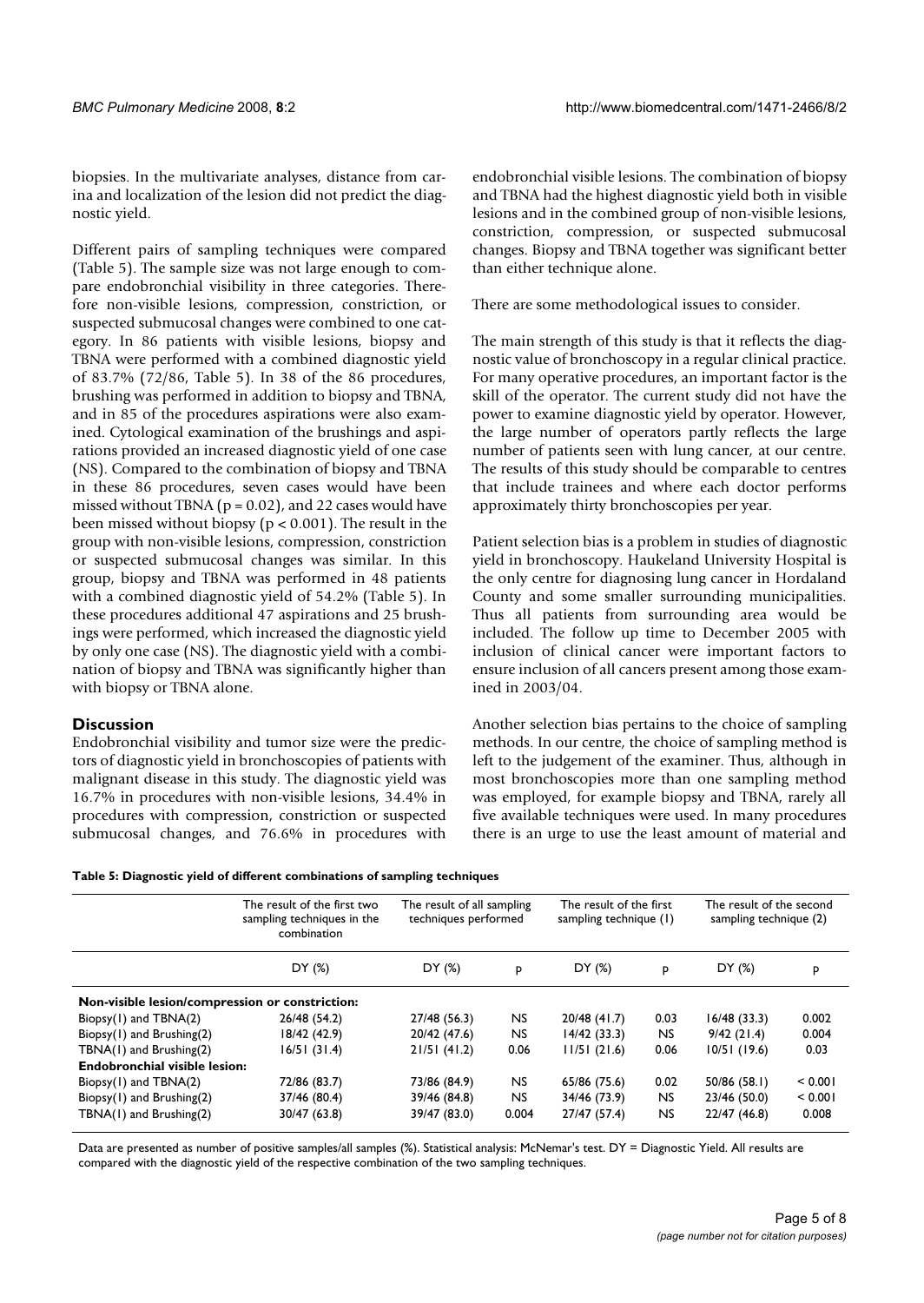time necessary, in order to avoid complications and discomfort for the patients. Thus, an operator who feels to have obtained an adequate sample may terminate the procedure without all techniques being employed. On the other hand, some sampling techniques may be dropped if complications arise, or the tumor seems impossible to reach. Clearly this is a weakness in the current study, when comparing the different sampling methods. However, the current study reflects how bronchoscopies are normally performed. In studies where all possible techniques are used, there may be a selection bias in that patients where the procedure is terminated prior to full sampling, for instance due to complications, are excluded from the study. This bias would likely inflate the results from studies in which only patients having undergone all procedures are included.

Previous studies have categorized "compression, constriction or suspected submucosal changes" either with visible lesions or with non-visible lesions. Some studies have included these as non specific findings [12,30], thus increasing the diagnostic yield of peripheral lesions. Other studies have classified the findings as submucosalperibronchial disease [31,32], decreasing the diagnostic yield of visible lesions. We have classified this group as a separate category. The finding that these lesions show a diagnostic yield intermediate between visible and nonvisible supports our choice of classification. However, for the analyses in table 5, sample size dictated that non-visible lesions be grouped with "compression, constriction or suspected submucosal changes". As TBNA and biopsy were more often used for the later category, and brushings more often for non-visible lesions, there could be a tendency for the results of TBNA to appear better in the combined category.

The overall diagnostic yield of 77% in visible lesions, is similar to previously reported results [7,21,25,30,31]. The overall diagnostic yield of 17% in non visible lesions is lower than in some studies [3,5-15], but higher than the yield reported in a Scottish multi-centre study (9%) [30].

The individual diagnostic yield of biopsy, brushing or TBNA from visible lesions were similar to previous reported studies [18,21,28,29]. SVL and aspiration had lower diagnostic yields for visible and non visible lesions, compared with other studies [21,25,33]. Studies with bronchoalveolar lavage have had a higher diagnostic yield, possibly due to higher fluid volume [22,23]. The low diagnostic yield might also be explained by the procedure of taking a small sample of 10–20 ml from the fluid aspirated and the lack of wedging the bronchoscope into the affected bronchus. Although there are relatively few prospective trials, they tend to report a higher diagnostic yield than retrospective trials, which may be due to the

benefits of planning [20,28]. Studies from highly specialized centres or from selected procedures with all sampling techniques, have a higher diagnostic yield compared to the current study [5,8,13].

The C-arm fluoroscope increased the diagnostic yield from 5% to 35%. The rate of fluoroscopy in the current study was low, mainly because the C-arm fluoroscope was operated by radiographers who were not always available. The current study was not powered to examine differences in diagnostic yield between procedures with and without the C-arm fluoroscope. However, this study suggests a significant benefit from using the fluoroscope.

Several studies have examined predictors for a higher diagnostic yield, but only in univariate analysis [9-11,13- 16,18,20]. Significant predictors found have been size [10,14-16,20], location [9-11], and endobronchial visibility [18]. In the current study, endobronchial visibility and tumor size prevailed as significant predictors when several potential predictors were examined together. Stratified on each sampling technique, the effect of size was significant only for biopsy. Both brushing and TBNA gave better results in larger lesions, but the results were not statistically significant. This could indicate that sample size was too small to show the effect of size on these sampling methods. However, brushings might be sampled from a wider area than biopsy, and the size of the lesion might be less important for this method.

Knowing the diagnostic yield of each sampling technique is important for choosing the optimal combination [11,32-34]. In the current study biopsy was the most important sampling technique in patients with and without visible lesions. Addition of TBNA or brushing increased the diagnostic yield of biopsy, but three sampling techniques were not significantly better than two. Biopsy and TBNA had the highest combined diagnostic yield but the results must be interpreted cautiously. The most important reasons that the result could be biased was the retrospective nature of the study, because non visible lesions had to be categorized together with compression and constriction, and because of the low number of biopsy, brushing and TBNA. Although brushings did not prove significant additional benefit, too few procedures included brushings for the matter to be settled. However, the value of SVL and aspiration in addition to the other techniques seemed too small to warrant the effort. While BTS guidelines presently recommend a combination of biopsy, brushing, and washing, these data suggest that the combination of biopsy and TBNA may be superior for visible and non-visible lesions.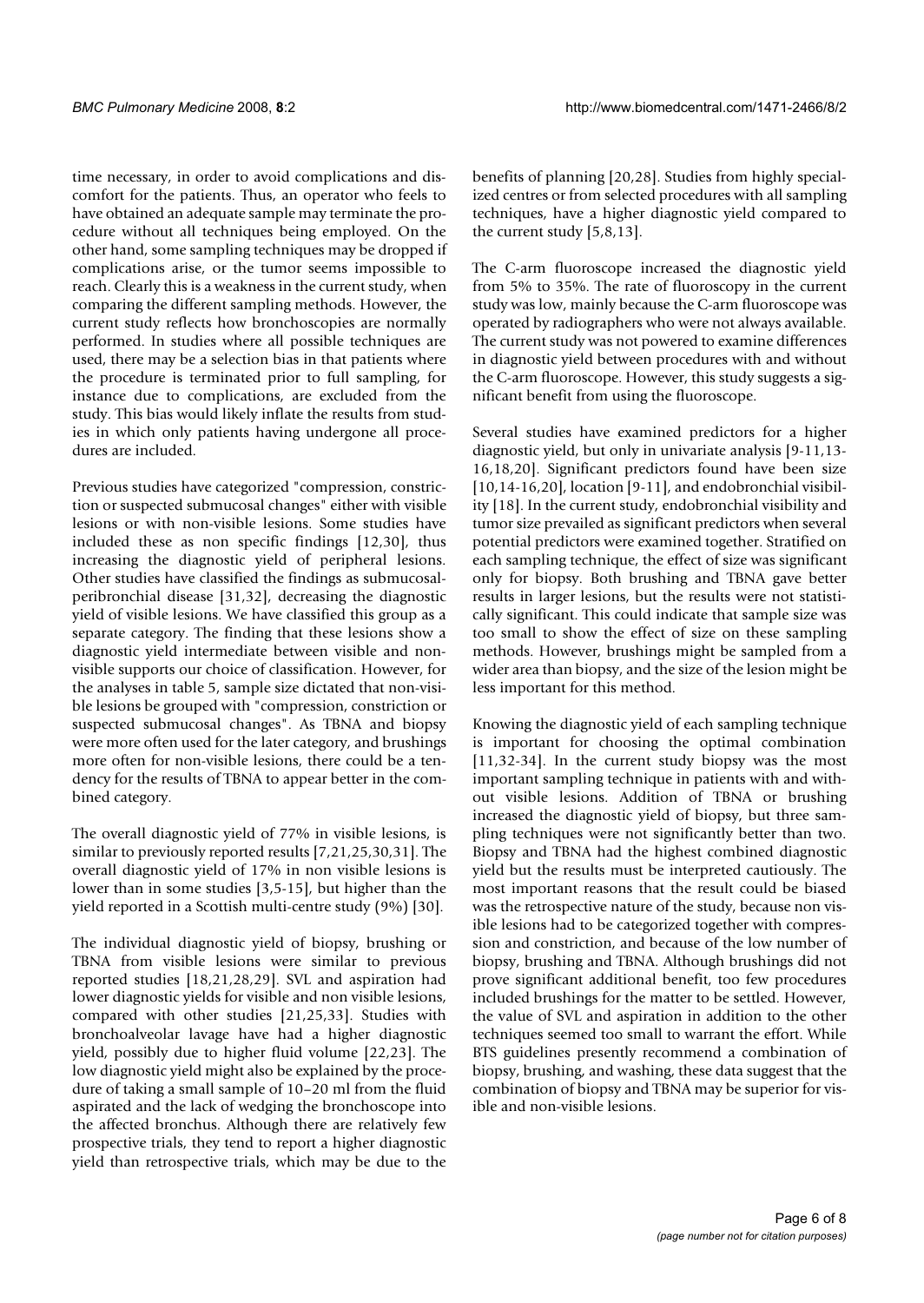#### **Conclusion**

This study evaluated predictors of diagnostic yield of bronchoscopy reflecting clinical real life. Endobronchial visible lesion and larger tumor size predicted a higher diagnostic yield. The diagnostic yield was comparable with previous studies for visible lesions but was lower than in many of the previous studies for non-visible lesions.

BTS guideline recommended biopsy, brushing and washing for visible lesions. This study has shown that biopsy and TBNA might be better. In the combined group of compression, constriction, suspected submucosal disease and non visible lesions, biopsy and TBNA was better than each sampling technique alone, however this study did not have sufficient power to determine whether brushing should be performed or not. These groups should be further investigated to find the optimal combination of sampling techniques and a cost effectiveness analysis could be performed. Washings were performed in almost all procedures and did not increase the diagnostic yield significantly in any groups.

#### **Abbreviations**

BTS = British Thoracic Society, CI = confidence interval,  $CT = computer tomography, OR = odds ratio, SD = stand$ ard deviation, SNOMED = systemized nomenclature of medicine, SVL = small volume lavage, TBNA = transbronchial needle aspiration.

#### **Competing interests**

The author(s) declare that they have no competing interests.

#### **Authors' contributions**

TME and KR read the bronchoscopy reports and registered the information provided, viewed the chest radiographs and the CT scans, implemented the information from the pathological department, performed the statistical analysis, and wrote the manuscript.

JH and AHA participated in the design of the study, and reviewed the manuscript thoroughly.

FL provided all the information from the pathological department, was part of the planning of the study, and reviewed the manuscript thoroughly.

#### **Acknowledgements**

The study was founded by a one year grant for KR from Helse Vest and by a grant from Helse Sunnmore.

#### **References**

- 1. **Cancer registry of Norway** [http://www.kreftregisteret.no]. (Nov 2006).
- Honeybourne D, Babb J, Bowie P, Brewin A, Fraise A, Garrard C, Harvey J, Lewis R, Neumann C, Wathen CG, Williams T: **British**

**Thoracic Society guidelines on diagnostic flexible bronchos-copy.** *Thorax* 2001, **56:**I1-I21.

- 3. Schreiber G, McCrory DC: **Performance characteristics of different modalities for diagnosis of suspected lung cancer: Summary of published evidence.** *Chest* 2003, **123:**115S-128S.
- 4. Charig MJ, Phillips AJ: **CT-guided cutting needle biopsy of lung lesions – Safety and efficacy of an out-patient service.** *Clinical Radiology* 2000, **55:**964-969.
- 5. Gasparini S, Ferretti M, Secchi EB, Baldelli S, Zuccatosta L, Gusella P: **Integration of transbronchial and percutaneous approach in the diagnosis of peripheral pulmonary nodules or masses. Experience with 1,027 consecutive cases. 108:**131-137.
- 6. Hattori S, Matsuda M, NISHIHAR H, Horai T: **Early diagnosis of small peripheral lung cancer – Cytologic diagnosis of very fresh cancer cells obtained by TV-brushing technique.** *Acta Cytologica* 1971, **15:**460-467.
- 7. Lam WK, So SY, Hsu C: **Fiberoptic bronchoscopy in the diagnosis of bronchial cancer: Comparison of washings, brushings and biopsies in central and peripheral tumors.** *Clinical Oncology* 1983, **9:**35-42.
- 8. Torrington KG, Kern JD: **The utility of fiberoptic bronchoscopy in the evaluation of the solitary pulmonary nodule.** *Chest* 1993, **104:**1021-1024.
- 9. Wallace JM, Deutsch AL: **Flexible fiberoptic bronchoscopy and percutaneous needle lung aspiration for evaluating the solitary pulmonary nodule.** *Chest* 1982, **81:**665-671.
- 10. Baaklini WA, Reinoso MA, Gorin AB, Sharafkanch A, Manian P: **Diagnostic yield of fiberoptic bronchoscopy in evaluating solitary**
- **pulmonary nodules.** *Chest* 2000, **117:**1049-1054. 11. Chechani V: **Bronchoscopic diagnosis of solitary pulmonary nodules and lung masses in the absence of endobronchial abnormality.** *Chest* 1996, **109:**620-625.
- 12. Estarriol MH, Goday MR, Sanchez MV, Padro XB, Sot MTC, Quetglas FS: **Bronchoscopic lung biopsy with fluoroscopy to study 164 localized pulmonary lesions.** *Archivos de Bronconeumologia* 2004, **40:**483-488.
- 13. Naidich DP, Sussman R, Kutcher WL, Aranda CP, Garay SM, Ettenger NA: **Solitary pulmonary nodules. CT -bronchoscopic correlation.** *Chest* 1988, **93:**595-598.
- 14. Radke JR, Conway WA, Eyler WR, Kvale PA: **Diagnostic accuracy in peripheral lung lesions. Factors predicting success with flexible bronchoscopy.** *Chest* 1979, **76:**176-179.
- Reichenberger F, Weber J, Tamm M, Bolliger CT, Dalquen P, Perruchoud AP, Soler M: **The value of transbronchial needle aspiration in the diagnosis of peripheral pulmonary lesions.** *Chest* 1999, **116:**704-708.
- 16. Stringfield JT, Markowitz DJ, Bentz RR, Welch MH, Weg JG: **Effect of tumor size and location on diagnosis by fiberoptic bronchoscopy.** *Chest* 1977, **72:**474-476.
- 17. Aristizabal JF, Young KR, Nath H: **Can chest CT decrease the use of preoperative bronchoscopy in the evaluation of suspected bronchogenic carcinoma?** *Chest* 1998, **113:**1244-1249.
- 18. Castella J, Buj J, Puzo C, Anton PA, Burgues C: **Diagnosis and staging of bronchogenic carcinoma by transtracheal and transbronchial needle aspiration.** *Annals of Oncology* 1995, **6(Suppl 3):**s21-s24.
- 19. Pilotti S, Rilke F, Gribaudi G, Spinelli P: **Cytologic diagnosis of pulmonary carcinoma on bronchoscopic brushing material.** *Acta Cytologica* 1982, **26:**655-660.
- 20. Bilaceroglu S, Kumcuoglu Z, Alper H, Osma E, Cagirici U, Gunel O, Bayol U, Celikten E, Perim K, Kose T: **CT bronchus sign-guided bronchoscopic multiple diagnostic: Procedures in carcinomatous solitary pulmonary nodules and masses.** *Respiration* 1998, **65:**49-55.
- 21. Kvale PA, Bode FR, Kini S: **Diagnostic accuracy in lung cancer; Comparison of techniques used in association with flexible**
- **fiberoptic bronchoscopy.** *Chest* 1976, **69:**752-757. 22. Debeljak A, Mermolja M, Sorli J, Zupancic M, Zorman M, Remskar J: **Bronchoalveolar lavage in the diagnosis of peripheral primary and secondary malignant lung tumors.** *Respiration* 1994, **61:**226-230.
- 23. de Gracia J, Bravo C, Miravitlles M, Tallada N, Orriols R, Bellmunt J, Vendrell M, Morell F: **Diagnostic value of bronchoalveolar lavage in peripheral lung cancer.** *American Review of Respiratory Disease* 1993, **147:**649-652.